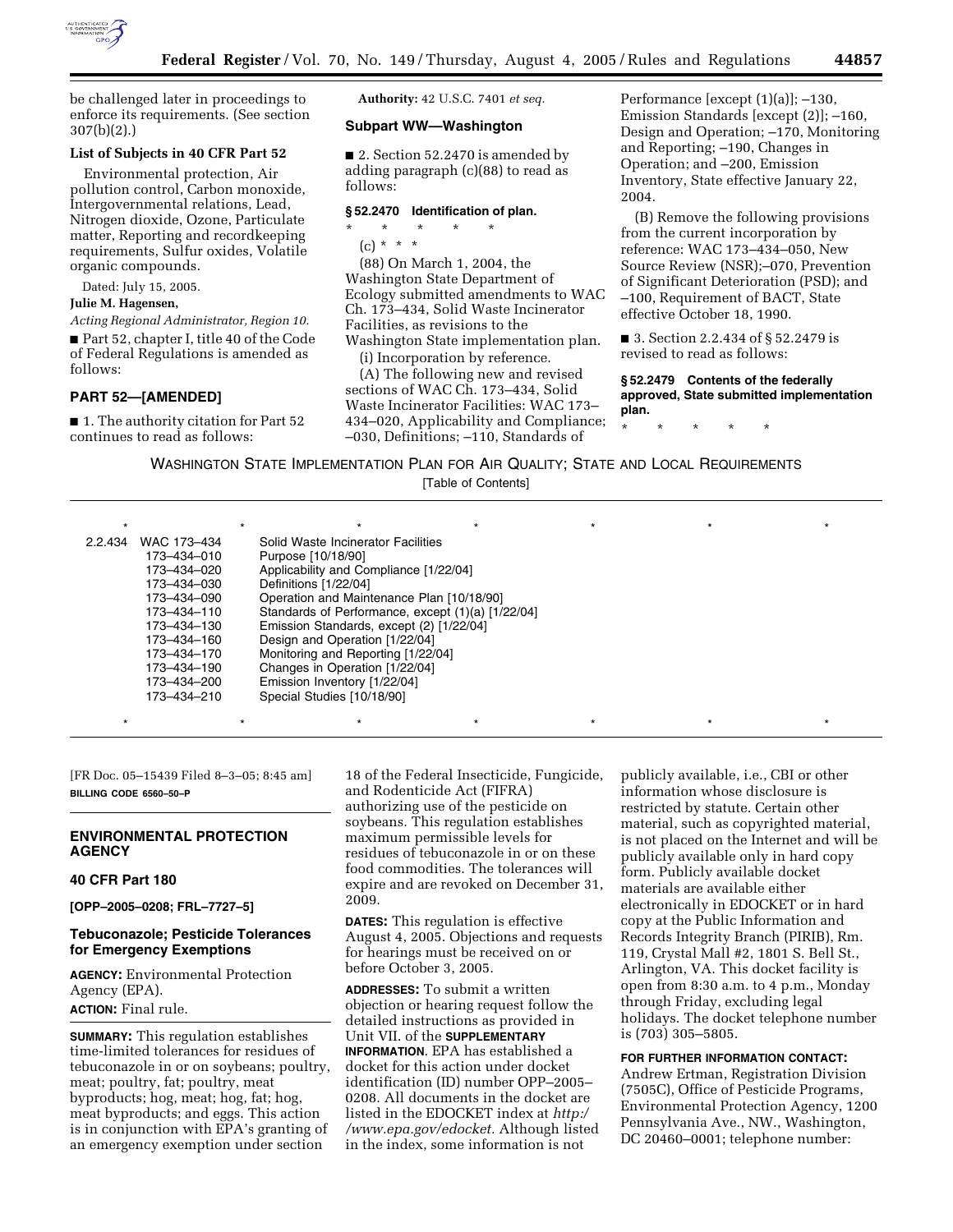703–308–9367; e-mail address:*sec-18 mailbox@epa.gov.*

# **SUPPLEMENTARY INFORMATION:**

## **I. General Information**

#### *A. Does this Action Apply to Me?*

You may be potentially affected by this action if you are an agricultural producer, food manufacturer, or pesticide manufacturer. Potentially affected entities may include, but are not limited to:

• Crop production (NAICS code 111) • Animal production (NAICS code

112)

• Food manufacturing (NAICS code 311)

• Pesticide manufacturing (NAICS code 32532)

This listing is not intended to be exhaustive, but rather provides a guide for readers regarding entities likely to be affected by this action. Other types of entities not listed in this unit could also be affected. The North American Industrial Classification System (NAICS) codes have been provided to assist you and others in determining whether this action might apply to certain entities. If you have any questions regarding the applicability of this action to a particular entity, consult the person listed under **FOR FURTHER INFORMATION CONTACT**.

### *B. How Can I Access Electronic Copies of this Document and Other Related Information?*

In addition to using EDOCKET (*http://www.epa.gov/edocket/*), you may access this **Federal Register** document electronically through the EPA Internet under the ''**Federal Register**'' listings at *http://www.epa.gov/fedrgstr/*. A frequently updated electronic version of 40 CFR part 180 is available on E-CFR Beta Site Two at *http:// www.gpoaccess.gov/ecfr/*.

#### **II. Background and Statutory Findings**

EPA, on its own initiative, in accordance with sections 408(e) and 408(l)(6) of the Federal Food, Drug, and Cosmetic Act (FFDCA), 21 U.S.C. 346a, is establishing tolerances for residues of the fungicide tebuconazole (alpha-[2-(4 chlorophenyl)-ethyl)-ethyl]-alpha-(1,1 dimethylethyl)-1H-1,2,4-triazole-1 ethanol), in or on soybean at 0.1 parts per million (ppm); and (alpha-[2-(4 chlorophenyl)-ethyl)-ethyl]- alpha-(1,1 dimethylethyl)-1H-1,2,4-triazole-1 ethanol) and its 1-(4-chlorophenyl)-4,4 dimethyl-3-(1H-1,2,4-triazole-1-ylmethyl)-pentane-3,5-diol metabolite in or on poultry, meat at 0.1 ppm; poultry, fat at 0.1 ppm; poultry, meat byproducts at 0.1 ppm; hog, meat at 0.1 ppm; hog,

fat at 0.1 ppm; hog, meat byproducts at 0.1 ppm; and eggs at 0.1 ppm. These tolerances will expire and are revoked on December 31, 2009. EPA will publish a document in the **Federal Register** to remove the revoked tolerance from the Code of Federal Regulations.

Section 408(l)(6) of the FFDCA requires EPA to establish a time-limited tolerance or exemption from the requirement for a tolerance for pesticide chemical residues in food that will result from the use of a pesticide under an emergency exemption granted by EPA under section 18 of FIFRA. Such tolerances can be established without providing notice or period for public comment. EPA does not intend for its actions on section 18-related tolerances to set binding precedents for the application of section 408 of the FFDCA and the new safety standard to other tolerances and exemptions. Section 408(e) of the FFDCA allows EPA to establish a tolerance or an exemption from the requirement of a tolerance on its own initiative, i.e., without having received any petition from an outside party.

Section 408(b)(2)(A)(i) of the FFDCA allows EPA to establish a tolerance (the legal limit for a pesticide chemical residue in or on a food) only if EPA determines that the tolerance is ''safe.'' Section 408(b)(2)(A)(ii) of the FFDCA defines ''safe'' to mean that ''there is a reasonable certainty that no harm will result from aggregate exposure to the pesticide chemical residue, including all anticipated dietary exposures and all other exposures for which there is reliable information.'' This includes exposure through drinking water and in residential settings, but does not include occupational exposure. Section 408(b)(2)(C) of the FFDCA requires EPA to give special consideration to exposure of infants and children to the pesticide chemical residue in establishing a tolerance and to ''ensure that there is a reasonable certainty that no harm will result to infants and children from aggregate exposure to the pesticide chemical residue. . . .''

Section 18 of the FIFRA authorizes EPA to exempt any Federal or State agency from any provision of FIFRA, if EPA determines that ''emergency conditions exist which require such exemption.'' This provision was not amended by the Food Quality Protection Act of 1996 (FQPA). EPA has established regulations governing such emergency exemptions in 40 CFR part 166.

## **III. Emergency Exemption for Tebuconazole on Soybeans and FFDCA Tolerances**

The States of Minnesota and South Dakota, as lead State agencies in what is essentially a ''national'' section 18 request for all soybean growing States, have petitioned the Agency requesting an emergency exemption for tebuconazole to control soybean rust under section 18 of the Federal Insecticide, Fungicide, and Rodenticide Act (FIFRA). On November 10, 2004, the U.S. Department of Agriculture's Animal and Plant Health Inspection Service (USDA/APHIS) confirmed the presence of*Phakopsora pachyrhizi*, the pathogen that causes soybean rust, on soybean leaf samples taken from two plots associated with a Louisiana State University research farm. Soybean rust has been designated as a biosecurity threat and therefore it is important that control measures be available for the disease. EPA has authorized under FIFRA section 18 the use of tebuconazole on soybeans for control of soybean rust in Minnesota, South Dakota, and all the other States that have requested an exemption for this use. After having reviewed the submissions, EPA concurs that emergency conditions exist for these States.

As part of its assessment of this emergency exemption, EPA assessed the potential risks presented by residues of tebuconazole in or on soybean. In doing so, EPA considered the safety standard in section 408(b)(2) of the FFDCA, and EPA decided that the necessary tolerances under section 408(l)(6) of the FFDCA would be consistent with the safety standard and with FIFRA section 18. Consistent with the need to move quickly on the emergency exemption in order to address an urgent non-routine situation and to ensure that the resulting food is safe and lawful, EPA is issuing these tolerances without notice and opportunity for public comment as provided in section 408(l)(6) of the FFDCA. Although the tolerances will expire and are revoked on December 31, 2009, under section 408(l)(5) of the FFDCA, residues of the pesticide not in excess of the amounts specified in the tolerance remaining in or on soybeans; poultry, meat; poultry, fat; poultry, meat byproducts; hog, meat; hog, fat; hog, meat byproducts; and eggs after that date will not be unlawful, provided the pesticide is applied in a manner that was lawful under FIFRA, and the residues do not exceed a level that was authorized by these tolerances at the time of that application. EPA will take action to revoke these tolerances earlier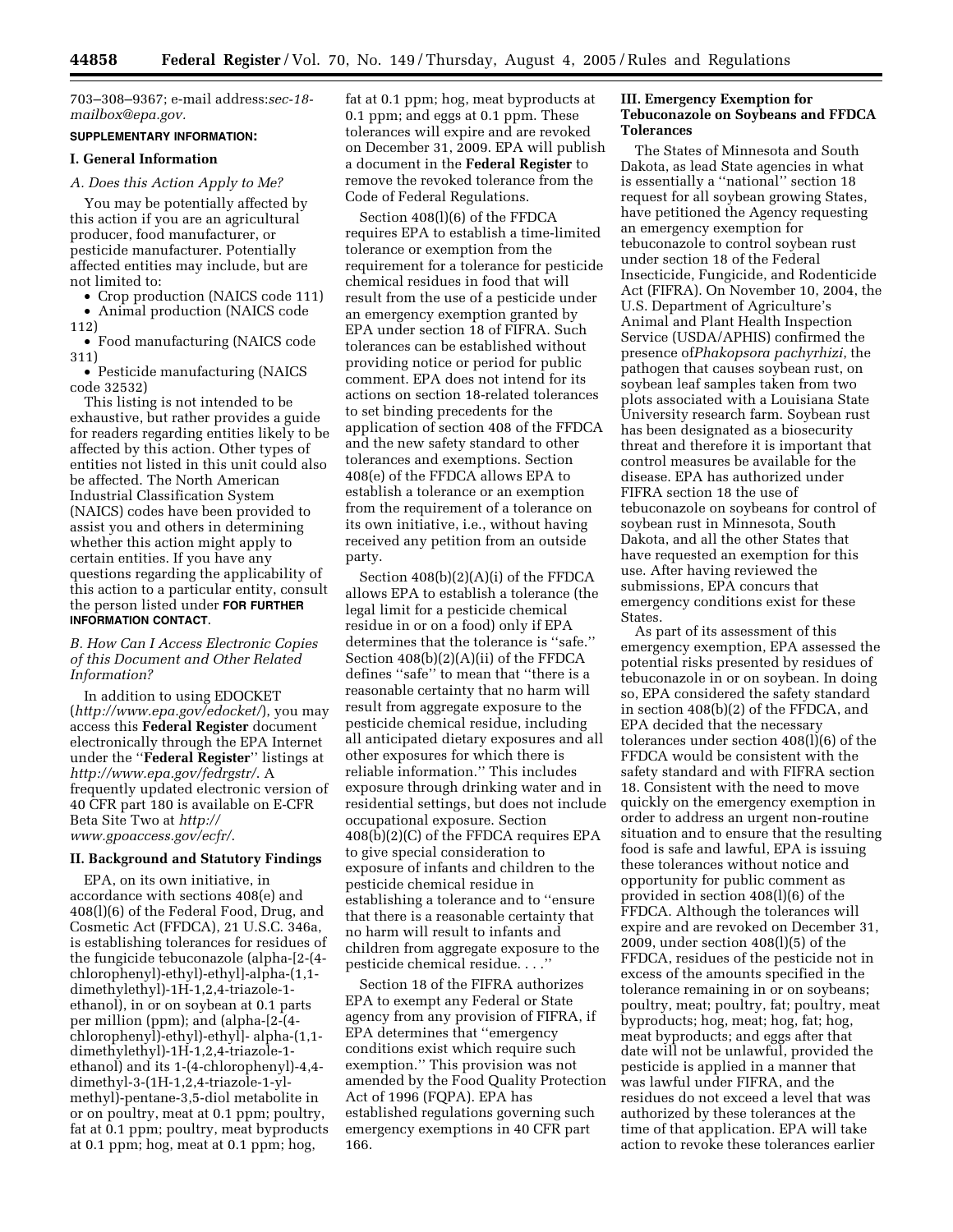if any experience with, scientific data on, or other relevant information on this pesticide indicate that the residues are not safe.

Because these tolerances are being approved under emergency conditions, EPA has not made any decisions about whether tebuconazole meets EPA's registration requirements for use on soybeans or whether a permanent tolerance for this use would be appropriate. Under these circumstances, EPA does not believe that this tolerance serves as a basis for registration of tebuconazole by a State for special local needs under FIFRA section 24(c). Nor does this tolerance serve as the basis for any State other than Minnesota and South Dakota to use this pesticide on this crop under section 18 of FIFRA without following all provisions of EPA's regulations implementing FIFRA section 18 as identified in 40 CFR part 166. For additional information regarding the emergency exemption for tebuconazole, contact the Agency's Registration Division at the address provided under **FOR FURTHER INFORMATION CONTACT**.

## **IV. Aggregate Risk Assessment and Determination of Safety**

EPA performs a number of analyses to determine the risks from aggregate exposure to pesticide residues. For further discussion of the regulatory requirements of section 408 of the FFDCA and a complete description of the risk assessment process, see the final rule on Bifenthrin Pesticide Tolerances (62 FR 62961, November 26, 1997) (FRL–5754–7).

Consistent with section 408(b)(2)(D) of the FFDCA, EPA has reviewed the available scientific data and other relevant information in support of this action. For purposes of this section 18 emergency exemption, the only residue of concern is tebuconazole (alpha-[2-(4 chlorophenyl)-ethyl)-ethyl]-alpha-(1,1 dimethylethyl)-1H-1,2,4-triazole-1 ethanol) in crops and its 1-(4 chlorophenyl)-4,4-dimethyl-3-(1H-1,2,4-

triazole-1-yl-methyl)-pentane-3,5-diol metabolite in edible animal tissues. EPA has sufficient data to assess the hazards of tebuconazole and to make a determination on aggregate exposure, consistent with section  $408(b)(2)$  of the FFDCA, for a time-limited tolerance for residues of tebuconazole (alpha-[2-(4 chlorophenyl)-ethyl)-ethyl]-alpha-(1,1 dimethylethyl)-1H-1,2,4-triazole-1 ethanol), in or on soybean at 0.1 ppm and (alpha-[2-(4-chlorophenyl)-ethyl) ethyl]-alpha-(1,1-dimethylethyl)-1H-1,2,4-triazole-1-ethanol) and its 1-(4 chlorophenyl)-4,4-dimethyl-3-(1H-1,2,4 triazole-1-yl-methyl)-pentane-3,5-diol metabolite in or on poultry, meat at 0.1 ppm; poultry, fat at 0.1 ppm; poultry, meat byproducts at 0.1 ppm; hog, meat at 0.1 ppm; hog, fat at 0.1 ppm; hog, meat byproducts at 0.1 ppm; and eggs at 0.1 ppm.

## *A. Toxicological Endpoints*

The dose at which no adverse effects are observed (the NOAEL) from the toxicology study identified as appropriate for use in risk assessment is used to estimate the toxicological endpoint. However, the lowest dose at which adverse effects of concern are identified (the LOAEL) is sometimes used for risk assessment if no NOAEL was achieved in the toxicology study selected. A uncertainty factor (UF) is applied to reflect uncertainties inherent in the extrapolation from laboratory animal data to humans and in the variations in sensitivity among members of the human population as well as other unknowns. A UF of 100 is routinely used, 10X to account for interspecies differences and 10X for intraspecies differences. A uncertainty factor of 10X was used for extrapolation from LOAEL to NOAEL from the developmental neurotoxicity (DNT) study in rats. A special FQPA safety factor was not applied because the health endpoint being used as the basis for regulation for all subpopulations is an adverse effect on young animals in a developmental neurotoxicity study.

For dietary risk assessment (other than cancer) the Agency uses the UF to calculate an acute or chronic reference dose (acute RfD or chronic RfD) where the RfD is equal to the NOAEL divided by the appropriate UF (RfD = NOAEL/ UF). Where an additional safety factor is retained due to concerns unique to the FQPA, this additional factor is applied to the RfD by dividing the RfD by such additional factor. The acute or chronic Population Adjusted Dose (aPAD or cPAD) is a modification of the RfD to accommodate this type of FQPA SF.

For non-dietary risk assessments (other than cancer) the UF is used to determine the level of concern (LOC). For example, when 100 is the appropriate UF (10X to account for interspecies differences and 10X for intraspecies differences) the LOC is 100. To estimate risk, a ratio of the NOAEL to exposures (margin of exposure (MOE) = NOAEL/exposure) is calculated and compared to the LOC.

The linear default risk methodology  $(Q^*)$  is the primary method currently used by the Agency to quantify carcinogenic risk. The Q\* approach assumes that any amount of exposure will lead to some degree of cancer risk. A Q\* is calculated and used to estimate risk which represents a probability of occurrence of additional cancer cases (e.g., risk is expressed as 1 x10-6 or one in a million). Under certain specific circumstances, MOE calculations will be used for the carcinogenic risk assessment. In this non-linear approach, a ''point of departure'' is identified below which carcinogenic effects are not expected. The point of departure is typically a NOAEL based on an endpoint related to cancer effects though it may be a different value derived from the dose response curve. To estimate risk, a ratio of the point of departure to  $exposure(MOE_{cancer} = point$ of departure/exposures) is calculated. A summary of the toxicological endpoints for tebuconazole used for human risk assessment is shown in the following Table 1:

TABLE 1.—SUMMARY OF TOXICOLOGICAL DOSES AND ENDPOINTS FOR TEBUCONAZOLE FOR USE IN DIETARY EXPOSURE ASSESSMENT

| Exposure Scenario           | Dose Used in Risk Assess-                                                     | Hazard and Exposure Based                                  | Study and Toxicological Ef-                                                                                                                                                                            |
|-----------------------------|-------------------------------------------------------------------------------|------------------------------------------------------------|--------------------------------------------------------------------------------------------------------------------------------------------------------------------------------------------------------|
|                             | ment. UF                                                                      | Special FQPA Safety Factor*                                | fects                                                                                                                                                                                                  |
| Acute dietary (females 13+) | $LOAEL = 8.8$ mg/kg/day<br>$UF = 1.000$<br>Acute $RfD = 0.0088$ mg/kg/<br>dav | FOPA SF = $1X$<br>$aPAD = acute$ RfD = 0.0088<br>mg/kg/day | Developmental Neurotoxicity<br>Study - Rat<br>Offspring toxicity LOAEL =<br>100 ppm based on de-<br>creases in body weights<br>and decreases in absolute<br>brain weights. No NOAEL<br>was determined. |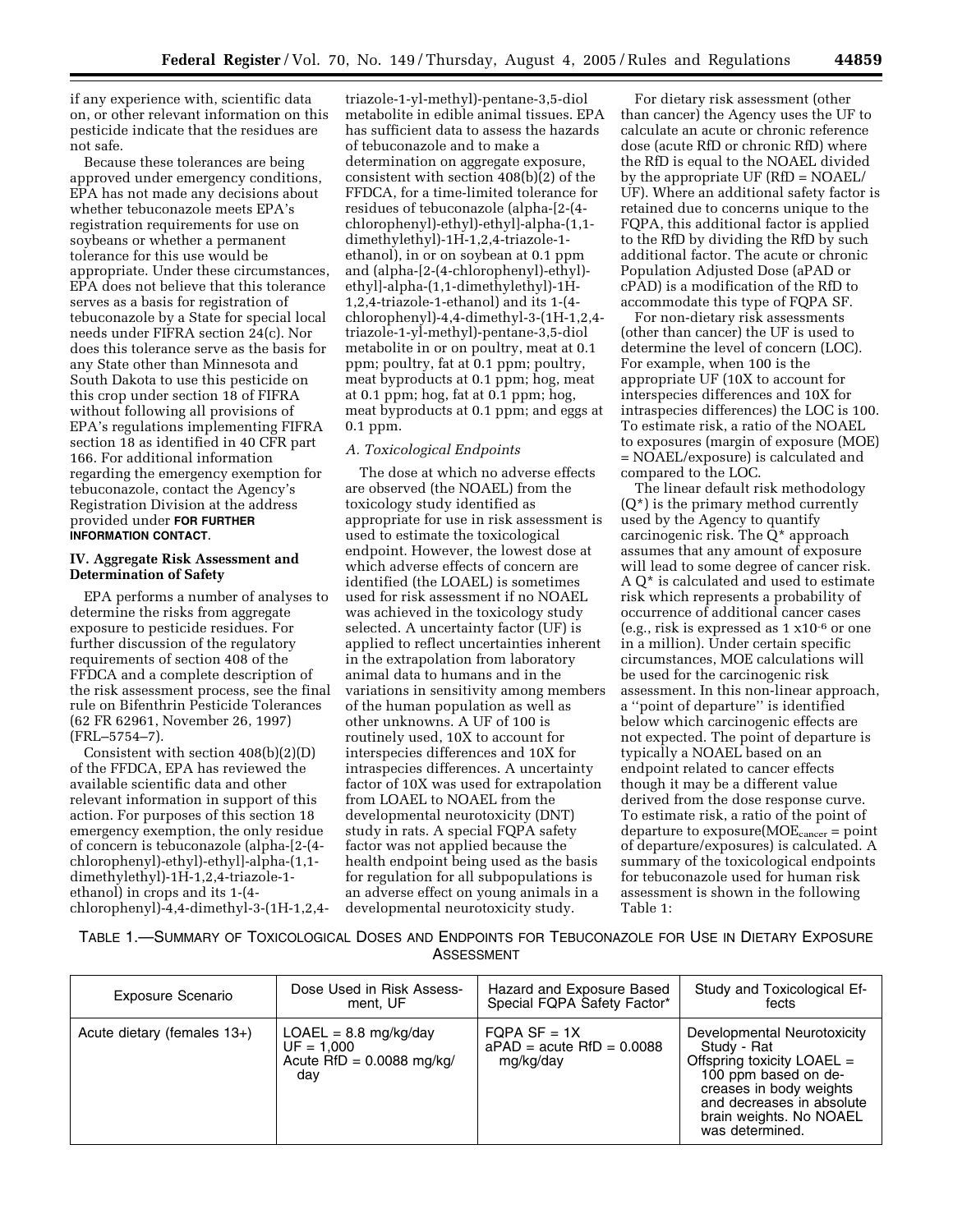| <b>Exposure Scenario</b>                               | Dose Used in Risk Assess-<br>ment, UF                                                                                                                                             | Hazard and Exposure Based<br>Special FQPA Safety Factor*                                                                           | Study and Toxicological Ef-<br>fects                                                                                                                                                                     |  |  |
|--------------------------------------------------------|-----------------------------------------------------------------------------------------------------------------------------------------------------------------------------------|------------------------------------------------------------------------------------------------------------------------------------|----------------------------------------------------------------------------------------------------------------------------------------------------------------------------------------------------------|--|--|
| Acute dietary (general popu-<br>lation)                | $LOAEL = 8.8 mg/kg/day$<br>$UF = 1000$<br>Acute $RfD = 0.0088$ mg/kg/<br>day                                                                                                      | $FQPA SF = 1X$<br>$a$ PAD = acute RfD = 0.0088<br>mg/kg/day                                                                        | Developmental Neurotoxicity<br>Study - Rat<br>Offspring toxicity $LOAEL =$<br>100 ppm based on de-<br>creases in body weights<br>and decreases in absolute<br>brain weights. No NOAEL<br>was determined. |  |  |
| Chronic dietary (all popu-<br>lations)                 | $LOAEL = 8.8 mg/kg/day$<br>$UF = 1.000$<br>Chronic RfD = $0.0088$ mg/kg/<br>day                                                                                                   | $FQPA SF = 1X$<br>$cPAD =$ chronic RfD = 0.0088<br>mg/kg/day                                                                       | Developmental Neurotoxicity<br>Study - Rat<br>Offspring toxicity LOAEL =<br>100 ppm based on de-<br>creases in body weights<br>and decreases in absolute<br>brain weights. No NOAEL<br>was determined.   |  |  |
| Dermal (short-term, inter-<br>mediate-term, long-term) | $LOAEL = 8.8 mg/kg/day$ ; der-<br>mal equivalent dose is esti-<br>mated using a 23.1% der-<br>mal absorption factor                                                               | $MOE = 1,000$ (10X for inter-<br>species, 10X for<br>intraspecies, and 10X for<br>extrapolation from LOAEL<br>to NOAEL)            | Developmental Neurotoxicity<br>Study - Rat<br>Offspring toxicity LOAEL =<br>100 ppm based on de-<br>creases in body weights<br>and decreases in absolute<br>brain weights. No NOAEL<br>was determined.   |  |  |
| Inhalation (any time period)                           | $LOAEL = 8.8 mg/kg/day; in-$<br>halation absorption is as-<br>sumed equivalent to oral<br>absorption                                                                              | Occupational MOE = $1,000$<br>(10X for interspecies, 10X<br>for intraspecies, and 10X<br>for extrapolation from<br>LOAEL to NOAEL) | Developmental Neurotoxicity<br>Study - Rat<br>Offspring toxicity LOAEL =<br>100 ppm based on de-<br>creases in body weights<br>and decreases in absolute<br>brain weights. No NOAEL<br>was determined.   |  |  |
| Cancer                                                 | Group C - possible human carcinogen and recommended that for the purpose of risk charac-<br>terization the reference dose (RfD) approach be used for quantification of human risk |                                                                                                                                    |                                                                                                                                                                                                          |  |  |

| Table 1.—Summary of Toxicological Doses and Endpoints for Tebuconazole for Use in Dietary Exposure |  |                      |  |  |  |
|----------------------------------------------------------------------------------------------------|--|----------------------|--|--|--|
|                                                                                                    |  | ASSESSMENT-Continued |  |  |  |

\*The reference to the FQPA SF refers to any additional SF retaineddue to concerns unique to the FQPA.

## *B. Exposure Assessment*

1. *Dietary exposure from food and feed uses.* Tolerances have been established (40 CFR 180.474) for the residues of tebuconazole, in or on a variety of raw agricultural commodities. Meat, and milk tolerances have also been established for the combined residues of tebuconazole and its 1-(4 chlorophenyl)-4,4-dimethyl-3-(1H-1,2,4 triazole-1-yl- methyl)-pentane-3,5-diol metabolite. Risk assessments were conducted by EPA to assess dietary exposures from tebuconazole in food as follows:

i. *Acute exposure*. Acute dietary risk assessments are performed for a fooduse pesticide if a toxicological study has indicated the possibility of an effect of concern occurring as a result of a 1 day or single exposure. The Dietary Exposure Evaluation Model (DEEM-FCID, Version2.00–2.02) analysis evaluated the individual food

consumption as reported by respondents in the USDA 1994–1996 and 1998 nationwide Continuing Surveys of Food Intake by Individuals (CSFII) and accumulated exposure to the chemical for each commodity. The acute assessment was a refined assessment using a combination of tolerances as listed in 40 CFR 180.474, maximum residues from field trials, distributions of field trial data, distributions of Pesticide Data Program (PDP) monitoring data, percent crop treated, default DEEM processing factors and the results of processing studies, all incorporated into an analysis conducted with the DEEM-FCID program. The resulting exposure estimates were compared to the acute population adjusted dose (aPAD) for tebuconazole of 0.0088 milligrams/kilogram body weight/day (mg/kg bwt/day).

ii. *Chronic exposure*. In conducting this chronic dietary risk assessment the DEEM-FCID, Version 2.00–2.02 analysis evaluated the individual food consumption as reported by respondents in the USDA 1994–1996 and 1998 nationwide CSFII and accumulated exposure to the chemical for each commodity.

The chronic dietary exposure assessment used tolerance level residues as listed in 40 CFR 180.474, mean residue values from field trials and from PDP monitoring, and estimates of percent crop treated with tebuconazole. These data were used with the chronic analysis module of the DEEM-FCID software. As with the acute assessment, processing factors from registrant studies as well as default DEEM processing factors were used. The resulting exposure estimates were compared to the cPAD for tebuconazole of 0.0088 mg/kg bwt/day.

iii. *Cancer*. The Agency classified tebuconazole as a possible human carcinogen and recommended that for the purpose of risk characterization, the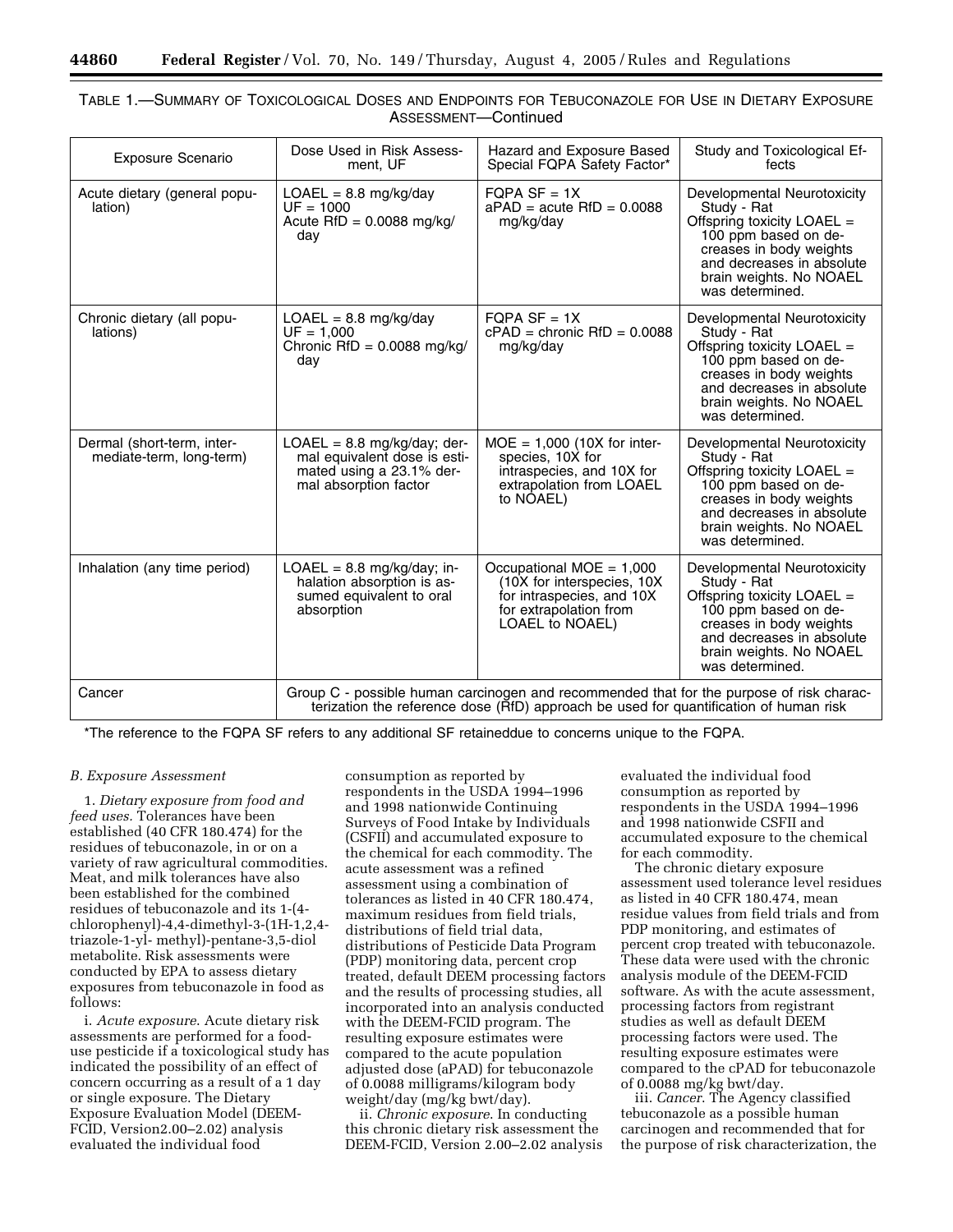RfD approach should be used for quantification of human risk.

iv. *Anticipated residue and percent crop treated (PCT) information*. Section 408(b)(2)(E) of the FFDCA authorizes EPA to use available data and information on the anticipated residue levels of pesticide residues in food and the actual levels of pesticide chemicals that have been measured in food. If EPA relies on such information, EPA must pursuant to section 408(f)(1) require that data be provided 5 years after the tolerance is established, modified, or left in effect, demonstrating that the levels in food are not above the levels anticipated. Following the initial data submission, EPA is authorized to require similar data on a time frame it deems appropriate. For the present action, EPA will issue such Data Call-Ins for information relating to anticipated residues as are required by FFDCA section 408(b)(2)(E) and authorized under FFDCA section 408(f)(1). Such Data Call-Ins will be required to be submitted no later than 5 years from the date of issuance of this tolerance.

Section 408(b)(2)(F) of the FFDCA states that the Agency may use data on the actual percent of food treated for assessing chronic dietary risk only if the Agency can make the following findings: Condition 1, that the data used are reliable and provide a valid basis to show what percentage of the food derived from such crop is likely to contain such pesticide residue; Condition 2, that the exposure estimate does not underestimate exposure for any significant subpopulation group; and Condition 3, if data are available on pesticide use and food consumption in a particular area, the exposure estimate does not understate exposure for the population in such area. In addition, the Agency must provide for periodic evaluation of any estimates used. To provide for the periodic evaluation of the estimate of PCT as required by section 408(b)(2)(F) of the FFDCA, EPA may require registrants to submit data on PCT.

The Agency used PCT information as follows:PCT data were used in the chronic assessment for garlic (40% crop treated), peanuts (35% crop treated), and wheat (5% crop treated).

The Agency believes that the three conditions listed above have been met. With respect to Condition 1, PCT estimates are derived from Federal and private market survey data, which are reliable and have a valid basis. EPA uses a weighted average PCT for chronic dietary exposure estimates. This weighted average PCT figure is derived by averaging State-level data for a

period of up to 10 years, and weighting for the more robust and recent data. A weighted average of the PCT reasonably represents a person's dietary exposure over a lifetime, and is unlikely to underestimate exposure to an individual because of the fact that pesticide use patterns (both regionally and nationally) tend to change continuously over time, such that an individual is unlikely to be exposed to more than the average PCT over a lifetime. For acute dietary exposure estimates, EPA uses an estimated maximum PCT. The exposure estimates resulting from this approach reasonably represent the highest levels to which an individual could be exposed, and are unlikely to underestimate an individual's acute dietary exposure. The Agency is reasonably certain that the percentage of the food treated is not likely to be an underestimation. As to Conditions 2 and 3, regional consumption information and consumption information for significant subpopulations is taken into account through EPA's computer-based model for evaluating the exposure of significant subpopulations including several regional groups. Use of this consumption information in EPA's risk assessment process ensures that EPA's exposure estimate does not understate exposure for any significant subpopulation group and allows the Agency to be reasonably certain that no regional population is exposed to residue levels higher than those estimated by the Agency. Other than the data available through national food consumption surveys, EPA does not have available information on the regional consumption of food to which tebuconazole may be applied in a particular area.

2. *Dietary exposure from drinking water*. The Agency lacks sufficient monitoring exposure data to complete a comprehensive dietary exposure analysis and risk assessment for tebuconazole in drinking water. Because the Agency does not have comprehensive monitoring data, drinking water concentration estimates are made by reliance on simulation or modeling taking into account data on the physical characteristics of tebuconazole.

The Agency uses the Generic Estimated Environmental Concentration (GENEEC) or the Pesticide Root Zone/ Exposure Analysis Modeling System (PRZM/EXAMS) to estimate pesticide concentrations in surface water and SCI-GROW (screening concentration in ground water), which predicts pesticide concentrations in ground water. In general, EPA will use GENEEC (a Tier 1 model) before using PRZM/EXAMS (a

Tier 2 model) for a screening-level assessment for surface water. The GENEEC model is a subset of the PRZM/ EXAMS model that uses a specific highend runoff scenario for pesticides. GENEEC incorporates a farm pond scenario, while PRZM/EXAMS incorporate an index reservoir environment in place of the previous pond scenario. The PRZM/EXAMS model includes a percent crop area factor as an adjustment to account for the maximum percent crop coverage within a watershed or drainage basin.

None of these models include consideration of the impact processing (mixing, dilution, or treatment) of raw water for distribution as drinking water would likely have on the removal of pesticides from the source water. The primary use of these models by the Agency at this stage is to provide a coarse screen for sorting out pesticides for which it is highly unlikely that drinking water concentrations would ever exceed human health levels of concern.

Since the models used are considered to be screening tools in the risk assessment process, the Agency does not use estimated environmental concentrations (EECs) from these models to quantify drinking water exposure and risk as a %RfD or %PAD. Instead drinking water levels of comparison (DWLOC) are calculated and used as a point of comparison against the model estimates of a pesticide's concentration in water. DWLOCs are theoretical upper limits on a pesticide's concentration in drinking water in light of total aggregate exposure to a pesticide in food, and from residential uses. Since DWLOCs address total aggregate exposure to tebuconazole, they are further discussed in the aggregate risk sections below.

Based on the PRZM/EXAMS and SCI-GROW models, the EECs of tebuconazole for acute exposures are estimated to be 39 parts per billion (ppb) for surface water and 0.4 ppb for ground water. The EECs for chronic non-cancer exposures are estimated to be 23 ppb for surface water and 0.4 ppb for ground water. For chronic/cancer assessments, the 36–year average from PRZM/EXAMS is 19 ppb.

3. *From non-dietary exposure*. The term ''residential exposure'' is used in this document to refer to nonoccupational, non-dietary exposure (e.g., for lawn and garden pest control, indoor pest control, termiticides, and flea and tick control on pets).

Non-dietary, non-occupational (residential), exposures are not expected from the proposed use of this section 18 request on soybeans. However, a few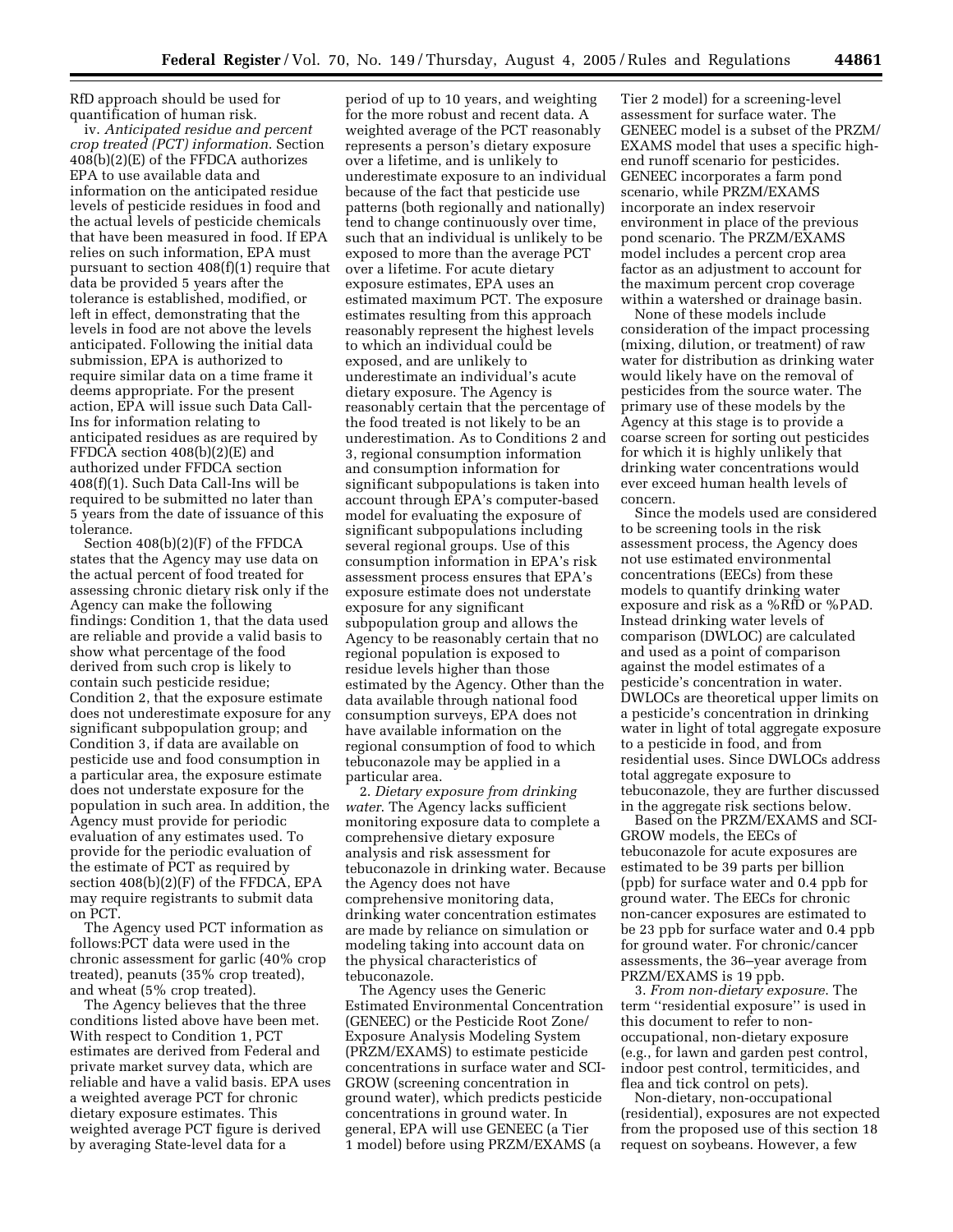residential use patterns are present on the labels of several registered end use products. Non-agricultural use sites include ornamental plants, shrubs, vines, trees and flowers, plus wood protection treatments, and other preservative/additive uses. Short-term dermal and inhalation exposures to residential handlers are possible with the use of residential home and garden products. Residential short-term postapplication exposure from these home and garden products is also possible. Additionally, residential postapplication exposure to wood products previously treated with tebuconazole are possible.

For residential handlers, the exposure scenarios that should result in the highest exposure potentials include use of hose-end sprayers and pump sprayers. These two scenarios were assessed using the application rate for shrubs, since it should encompass the largest possible treatment exposure area and amount of product used. A low pressure hand wand scenario was used as a surrogate for the pump sprayer scenario, since no unit exposure data exist for this scenario. The watering can/bucket scenario was not assessed, since it should result in much less exposure. Since the toxicological endpoint is the same for short-term dermal and inhalation exposures, the risk estimates are combined in this assessment. The combined exposures resulted in MOEs ranging from 1,500 to 3,200, and therefore, do not exceed EPA's level of concern, i.e. all MOEs greater than or equal to 1,000.

Residential short-term postapplication exposures from ornamental plants, shrubs, vines, trees and flowers previously treated with tebuconazole were not assessed, because the residential handler exposure and risk estimates for the uses resulted in risk estimates that do not exceed EPA's level of concern, and postapplication exposures should be considerably less.

Residential postapplication exposure to wood products previously treated with tebuconazole are not quantified, because the exposure is expected to be negligible; i.e., the nature of the use patterns would result in very low, if any exposure that would impact aggregate risk. All wood products are commercially treated, and then most of these wood products are intended for uses (e.g., door jams, sills) that should not result in dermal or oral exposures in residential settings.

4. *Cumulative effects from substances with a common mechanism of toxicity*. Section 408(b)(2)(D)(v) of the FFDCA requires that, when considering whether to establish, modify, or revoke a

tolerance, the Agency consider ''available information'' concerning the cumulative effects of a particular pesticide's residues and ''other substances that have a common mechanism of toxicity.''

Unlike other pesticides for which EPA has followed a cumulative risk approach based on a common mechanism of toxicity, EPA has not made a common mechanism of toxicity finding as to tebuconazole and any other substances. For the purposes of this tolerance action, therefore, EPA has not assumed that tebuconazole has a common mechanism of toxicity with other substances. For information regarding EPA's efforts to determine which chemicals have a common mechanism of toxicity and to evaluate the cumulative effects of such chemicals, see the policy statements released by EPA's Office of Pesticide Programs concerning common mechanism determinations and procedures for cumulating effects from substances found to have a common mechanism on EPA's website at *http://www.epa.gov/ pesticides/cumulative/*.

However, the Agency does have concern about potential toxicity to 1,2,4 triazole and two conjugates, triazolylalanine and triazolyl acetic acid, metabolites common to most of the triazole fungicides. To support the extension of existing parent triazolederivative fungicide tolerances, EPA conducted an interim human health assessment for aggregate exposure to 1,2,4-triazole. The exposure and risk estimates presented in this assessment are overestimates of actual likely exposures and therefore, should be considered to be highly conservative. Based on this assessment, EPA concluded that for all exposure durations and population subgroups, aggregate exposures to 1,2,4-triazole are not expected to exceed EPA's level of concern. This assessment is presented in the April 22, 2005 **Federal Register** (70 FR 2028) (FRL–7702–4) notice for another triazole fungicide, tetraconazole. This assessment should be considered interim due to the ongoing series of studies being conducted by the U.S. Triazole Task Force (USTTF). Those studies are designed to provide the Agency with more complete toxicological and residue information for free triazole. Upon completion of the review of these data, EPA will prepare a more sophisticated assessment based on the revised toxicological and exposure data bases.

### *C. Safety Factor for Infants and Children*

1. *In general*. Section 408 of the FFDCA provides that EPA shall apply

an additional tenfold margin of safety for infants and children in the case of threshold effects to account for prenatal and postnatal toxicity and the completeness of the data base on toxicity and exposure unless EPA determines that a different margin of safety will be safe for infants and children. Margins of safety are incorporated into EPA risk assessments either directly through use of a MOE analysis or through using uncertainty (safety) factors in calculating a dose level that poses no appreciable risk to humans.

2. *Prenatal and postnatal susceptibility*. The data from prenatal developmental toxicity studies provided no indication of increased quantitative susceptibility of mice, rats, or rabbits following *in utero* exposure to tebuconazole. In the prenatal developmental toxicity studies in mice, rats, and rabbits, the NOAELs for developmental toxicity were comparable to or higher than the NOAELs for maternal toxicity. There was, however, indication of increased qualitative susceptibility. In all three species, maternal toxicity was minimal at the LOAEL (consisting of increases in hematological findings in mice, increased liver weights in rats, and decreased body weight gain/food consumption in rats) and did not increase substantially in severity at higher doses; there was more concern for the developmental effects at each LOAEL, which included increases in runts and increased fetal loss in mice, increased skeletal variations in rats, and increased fetal loss and frank malformations in rabbits. Additionally, more severe developmental effects (including frank malformations) were seen at higher doses in mice (100 mg/ kg/day), rats (120 mg/kg/day), and rabbits (100 mg/kg/day). In the 2 generation reproduction study, NOAELs/LOAELs were the same for offspring and parental systemic toxicity. In the developmental neurotoxicity study, increases in qualitative and quantitative susceptibility were seen in rats; maternal toxicity was seen only at the high dose of 65 mg/kg/day (decreased body weights, body weight gains, and food consumption, prolonged gestation with mortality, and increased number of dead fetuses), with a NOAEL of 22 mg/kg/day, while offspring toxicity (including decreased body weight and brain weight) was seen at all doses (LOAEL =  $8.8 \text{ mg/kg/day}$ ).

3. *Conclusion*. The toxicity data base for tebuconazole is complete, and includes developmental toxicity studies in three species (mouse, rat, and rabbit), a reproductive toxicity study in the rat,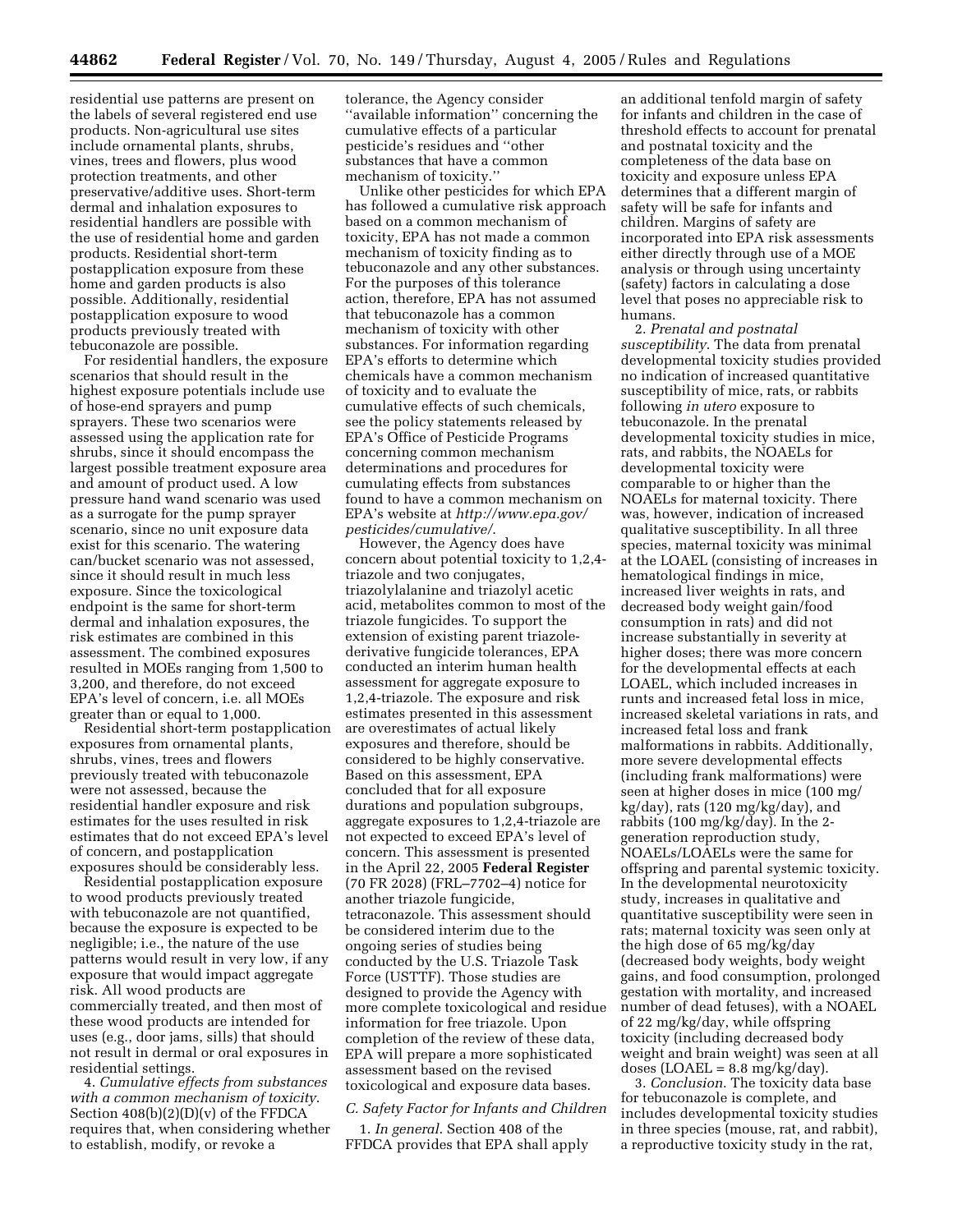acute and subchronic neurotoxicity studies in rats, and a developmental neurotoxicity study in the rat. The exposure data are complete or estimated based on data that reasonably accounts for potential exposures in occupational and residential settings. Available data indicate greater sensitivity of the developing organism to exposure to tebuconazole, as demonstrated by increases in qualitative sensitivity in prenatal developmental toxicity studies in rats, mice, and rabbits, and by an increase in both qualitative and quantitative sensitivity in the developmental neurotoxicity study with tebuconazole. Clear NOAELs for developmental toxicity were seen in available prenatal developmental toxicity studies; these NOAELs are higher than those used in the current risk assessment. Although there was a NOAEL for maternal animals in the available developmental neurotoxicity study, there was no NOAEL for effects in the offspring. As the offspring LOAEL from this study is the lowest dose at which effects were seen following exposure to tebuconazole, this endpoint was selected for use in the current risk assessment, for both acute and chronic dietary exposure. Residual uncertainty due to the lack of a NOAEL in this study is accounted for by using a factor of 10X to extrapolate from the LOAEL seen in the study to a NOAEL. Thus, although the effects seen in the offspring in the DNT study occurred at doses below those causing effects in maternal animals, these effects are being used as the basis for the acute and chronic endpoints, and are thus accounted for in the current risk assessment. Any residual uncertainty regarding the lack of a NOAEL in the developmental

neurotoxicity study is accounted for by including an additional uncertainty factor of 10X for extrapolation from the LOAEL seen in the study to a NOAEL. Thus, any residual uncertainty regarding toxicity to offspring has been accounted for in the risk assessment, and an additional special FQPA uncertainty factor is not required.

## *D. Aggregate Risks and Determination of Safety*

To estimate total aggregate exposure to a pesticide from food, drinking water, and residential uses, the Agency calculates DWLOCs which are used as a point of comparison against the model estimates of a pesticide's concentration in water (EECs). DWLOC values are not regulatory standards for drinking water. DWLOCs are theoretical upper limits on a pesticide's concentration in drinking water in light of total aggregate exposure to a pesticide in food and residential uses. In calculating a DWLOC, the Agency determines how much of the acceptable exposure (i.e., the PAD) is available for exposure through drinking water (e.g., allowable chronic water exposure  $(mg/kg/day) = cPAD - (average$ food + chronic non-dietary, nonoccupational exposure)). This allowable exposure through drinking water is used to calculate a DWLOC.

A DWLOC will vary depending on the toxic endpoint, drinking water consumption, and body weights. Default body weights and consumption values as used by the USEPA Office of Water are used to calculate DWLOCs: 2 Liter (L)/70 kg (adult male), 2L/60 kg (adult female), and 1L/10 kg (child). Default body weights and drinking water consumption values vary on an individual basis. This variation will be

taken into account in more refined screening-level and quantitative drinking water exposure assessments. Different populations will have different DWLOCs. Generally, a DWLOC is calculated for each type of risk assessment used: Acute, short-term, intermediate-term, chronic, and cancer.

When EECs for surface water and ground water are less than the calculated DWLOCs, EPA concludes with reasonable certainty that exposures to tebuconazole in drinking water (when considered along with other sources of exposure for which EPA has reliable data) would not result in unacceptable levels of aggregate human health risk at this time. Because EPA considers the aggregate risk resulting from multiple exposure pathways associated with a pesticide's uses, levels of comparison in drinking water may vary as those uses change. If new uses are added in the future, EPA will reassess the potential impacts of tebuconazole on drinking water as a part of the aggregate risk assessment process.

1. *Acute risk*. Using the exposure assumptions discussed in this unit for acute exposure, the acute dietary exposure from food to tebuconazole will occupy 14% of the aPAD for the U.S. population, 7% of the aPAD for females 13 years and older, 25% of the aPAD for infants less than 1 year old, and 53% of the aPAD for children 1 to 2 years old. In addition, despite the potential for acute dietary exposure to tebuconazole in drinking water, after calculating DWLOCs and comparing them to conservative model EECs of tebuconazole in surface water and ground water, EPA does not expect the aggregate exposure to exceed 100% of the aPAD, as shown in Table 2:

| TABLE 2.—AGGREGATE RISK ASSESSMENT FOR ACUTE EXPOSURE TO TEBUCONAZOLE |
|-----------------------------------------------------------------------|
|-----------------------------------------------------------------------|

| Population Subgroup          | aPAD (mg/<br>kg) | $%$ aPAD<br>(Food) | Surface<br>Water EEC<br>(ppb) | Ground<br>Water EEC<br>(ppb) | Acute<br><b>DWLOC</b><br>(ppb) |
|------------------------------|------------------|--------------------|-------------------------------|------------------------------|--------------------------------|
| U.S. Population              | 0.0088           | 14%                | 39                            | 0.4                          | 266                            |
| Children (1-2 years old)     | 0.0088           | 53%                | 39                            | 0.4                          | 41                             |
| Females (13 years and older) | 0.0088           | 7%                 | 39                            | 0.4                          | 245                            |

2. *Chronic risk*. Using the exposure assumptions described in this unit for chronic exposure, EPA has concluded that exposure to tebuconazole from food will utilize 7% of the cPAD for the U.S. population, 15% of the cPAD for all infants less than 1 year old and 16% of

the cPAD for children 1 to 2 years old. Based on the use pattern, chronic residential exposure to residues of tebuconazole is not expected. In addition, despite the potential for chronic dietary exposure to tebuconazole in drinking water, after

calculating DWLOCs and comparing them to conservative model EECs of tebuconazole in surface water and ground water, EPA does not expect the aggregate exposure to exceed 100% of the cPAD, as shown in Table 3: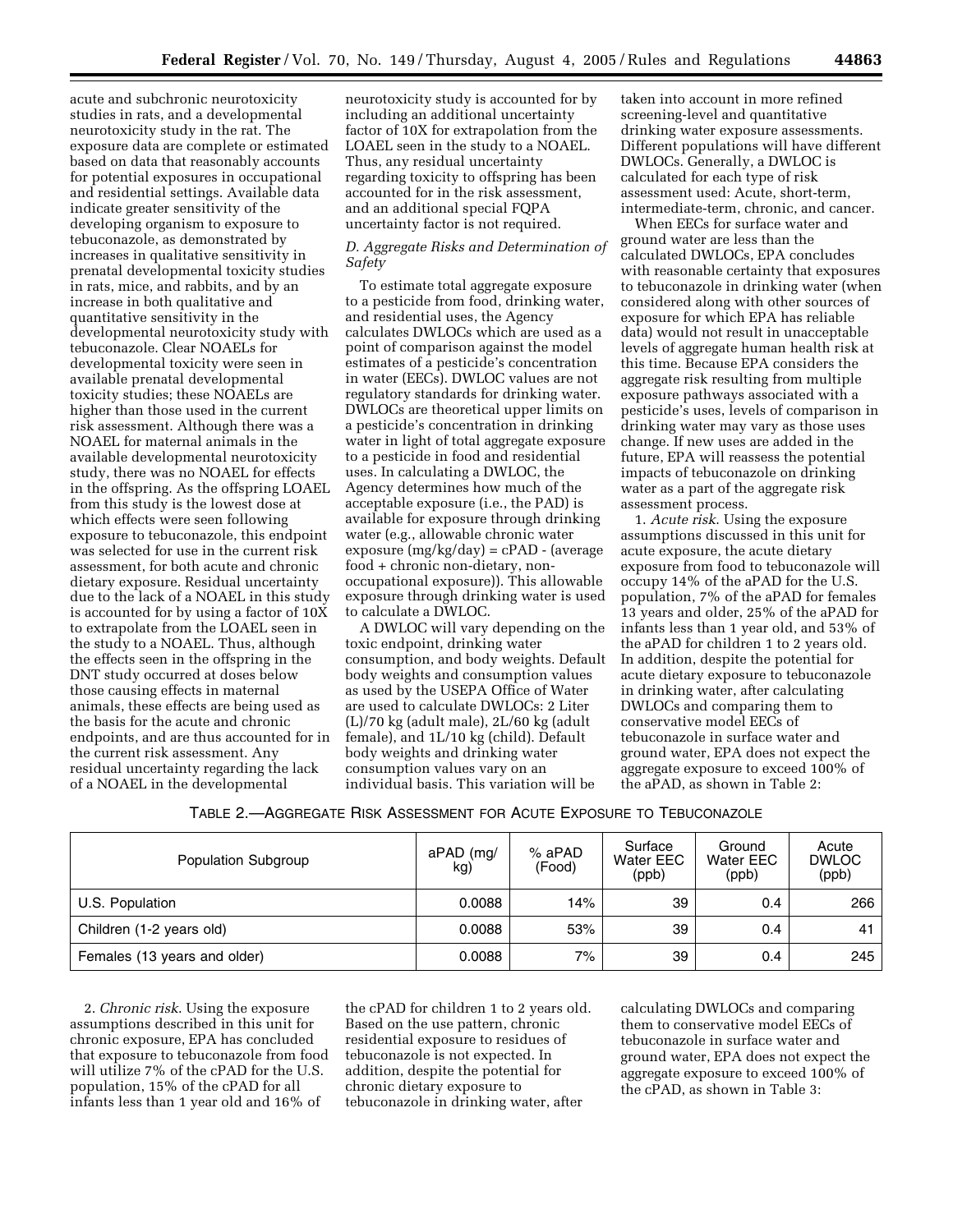| Population Subgroup                | cPAD mg/<br>kg/day | %cPAD<br>(Food) | Surface<br>Water EEC<br>(ppb) | Ground<br>Water EEC<br>(ppb) | Chronic<br><b>DWLOC</b><br>(ppb) |
|------------------------------------|--------------------|-----------------|-------------------------------|------------------------------|----------------------------------|
| U.S. Population                    | 0.0088             | $7\%$           | 23                            | 0.4                          | 285                              |
| All Infants (less than 1 year old) | 0.0088             | 15%             | 23                            | 0.4                          | 74                               |
| Children (1-2 years old)           | 0.0088             | 16%             | 23                            | 0.4                          | 74                               |

TABLE 3.— AGGREGATE RISK ASSESSMENT FOR CHRONIC (NON-CANCER) EXPOSURE TO TEBUCONAZOLE

3. *Short-term risk*. Short-term aggregate exposure takes into account residential exposure plus chronic exposure to food and water (considered to be a background exposure level).

Tebuconazole is currently registered for use(s) that could result in short-term residential exposure and the Agency has determined that it is appropriate to aggregate chronic food and water and short-term exposures for tebuconazole.

A short-term aggregate risk assessment based on exposure from inhalation and dermal routes was considered and performed for adults only. Using the exposure assumptions described in this unit for short-term exposures, EPA has concluded that food and residential exposures aggregated result in an aggregate MOE of 1,300. This aggregate MOE does not exceed the Agency's level of concern for aggregate

exposure to food and residential uses. In addition, short-term DWLOCs were calculated and compared to the EECs for chronic exposure of tebuconazole in ground water and surface water. After calculating DWLOCs and comparing them to the EECs for surface water and ground water, EPA does not expect short-term aggregate exposure to exceed the Agency's level of concern, as shown in Table 4 of this unit:

| TABLE 4.- AGGREGATE RISK ASSESSMENT FOR SHORT-TERM EXPOSURE TO TEBUCONAZOLE |  |  |
|-----------------------------------------------------------------------------|--|--|
|-----------------------------------------------------------------------------|--|--|

| <b>Population Subgroup</b> | Aggregate<br>MOE (Food<br>+ Residen-<br>tial) | Aggregate<br>Level of<br>Concern<br>(LOC) | Surface<br>Water EEC<br>(ppb) | Ground<br>Water EEC<br>(ppb) | Short-Term<br><b>DWLOC</b><br>(ppb) |
|----------------------------|-----------------------------------------------|-------------------------------------------|-------------------------------|------------------------------|-------------------------------------|
| General U.S. Population    | .300                                          | .000                                      | 23                            | 0.4                          | 280                                 |

4. *Intermediate-term risk*. Intermediate-term aggregate exposure takes into account non-dietary, nonoccupational exposure plus chronic exposure to food and water (considered to be a background exposure level).

Though residential uses of tebuconazole are registered, intermediate-term dermal and inhalation exposures to residential handlers are not expected with the use of residential home and garden products.

5. *Aggregate cancer risk for U.S. population*. Tebuconazole has been classified as a Group C possible human carcinogen, non-quantifiable. Consequently, the standard chronic dietary exposure analysis and risk assessment using the cPAD serves as the assessment for cancer. Since carcinogenic risk for tebuconazole is addressed with the cPAD, cancer risk from the proposed use on soybeans is not expected to be of concern.

6. *Determination of safety*. Based on these risk assessments, EPA concludes that there is a reasonable certainty that no harm will result to the general population, and to infants and children from aggregate exposure to tebuconazole residues.

### **V. Other Considerations**

*A. Analytical Enforcement Methodology* 

Adequate enforcement methodology (example—gas chromatography) is available to enforce the tolerance expression. The method may be requested from: Chief, Analytical Chemistry Branch, Environmental Science Center, 701 Mapes Rd., Ft. Meade, MD 20755–5350; telephone number: (410) 305–2905; e-mail address: *residuemethods@epa.gov*.

## *B. International Residue Limits*

There are no CODEX, Canadian, or Mexican Maximum Residue Limits (MRLs) for tebuconazole on soybeans. Therefore, there are no international harmonization issues associated with this action.

## **VI. Conclusion**

Therefore, the tolerance is established for residues of the fungicide tebuconazole (alpha-[2-(4 chlorophenyl)-ethyl)-ethyl]-alpha-(1,1 dimethylethyl)-1H-1,2,4-triazole-1 ethanol), in or on soybean at 0.1 ppm; and (alpha-[2-(4-chlorophenyl)-ethyl) ethyl]- alpha-(1,1-dimethylethyl)-1H-1,2,4-triazole-1-ethanol) and its 1-(4 chlorophenyl)-4,4-dimethyl-3-(1H-1,2,4 triazole-1-yl-methyl)-pentane-3,5-diol

metabolite in or on poultry, meat at 0.1 ppm; poultry, fat at 0.1 ppm; poultry, meat byproducts at 0.1 ppm; hog, meat at 0.1 ppm; hog, fat at 0.1 ppm; hog, meat byproducts at 0.1 ppm; and eggs at 0.1 ppm.

#### **VII. Objections and Hearing Requests**

Under section 408(g) of the FFDCA, as amended by the FQPA, any person may file an objection to any aspect of this regulation and may also request a hearing on those objections. The EPA procedural regulations which govern the submission of objections and requests for hearings appear in 40 CFR part 178. Although the procedures in those regulations require some modification to reflect the amendments made to the FFDCA by the FQPA, EPA will continue to use those procedures, with appropriate adjustments, until the necessary modifications can be made. The new section 408(g) of the FFDCA provides essentially the same process for persons to ''object'' to a regulation for an exemption from the requirement of a tolerance issued by EPA under new section 408(d) of the FFDCA, as was provided in the old sections 408 and 409 of the FFDCA. However, the period for filing objections is now 60 days, rather than 30 days.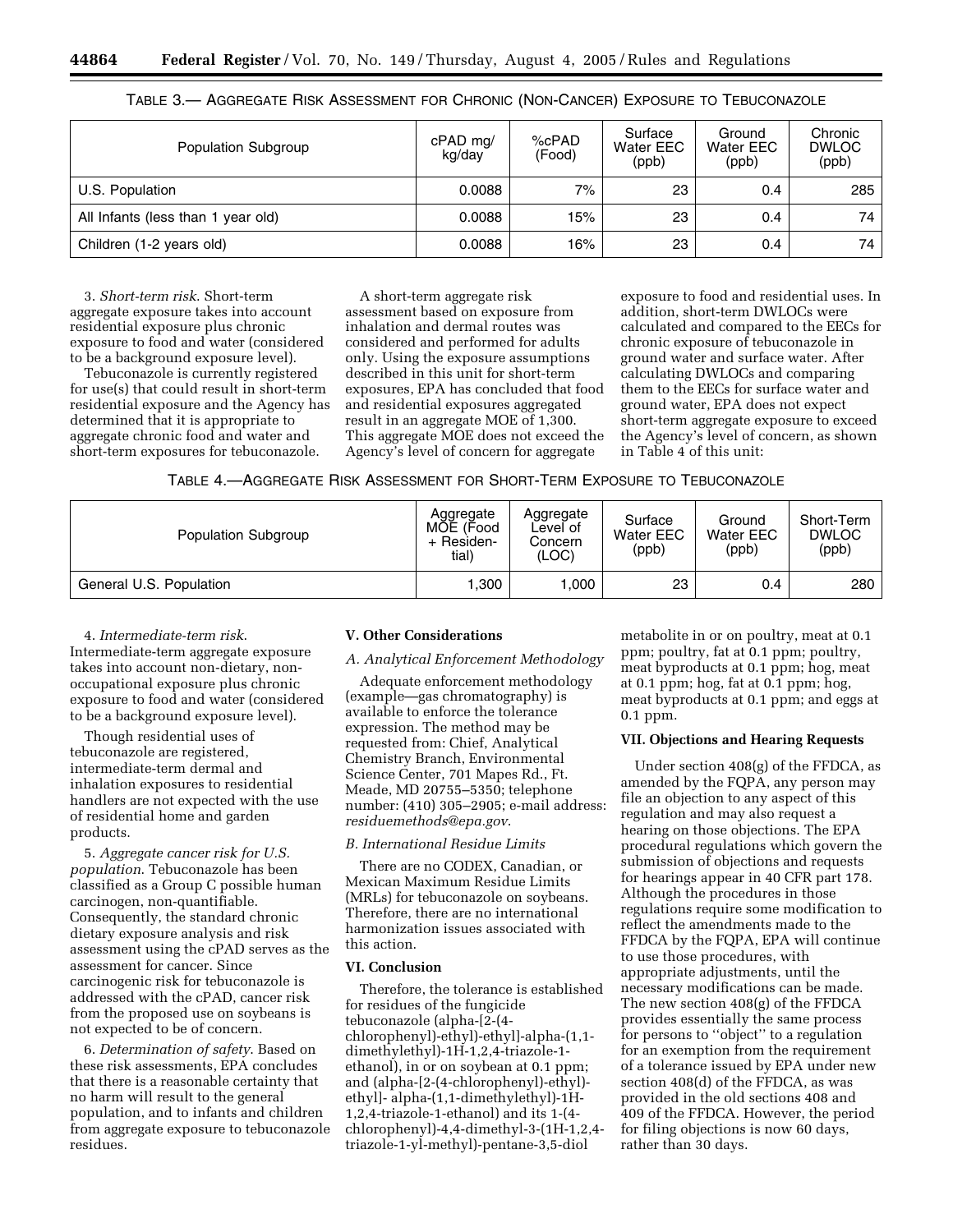## *A. What Do I Need to Do to File an Objection or Request a Hearing?*

You must file your objection or request a hearing on this regulation in accordance with the instructions provided in this unit and in 40 CFR part 178. To ensure proper receipt by EPA, you must identify docket ID number OPP–2005–0208 in the subject line on the first page of your submission. All requests must be in writing, and must be mailed or delivered to the Hearing Clerk on or before October 3, 2005.

1. *Filing the request*. Your objection must specify the specific provisions in the regulation that you object to, and the grounds for the objections (40 CFR 178.25). If a hearing is requested, the objections must include a statement of the factual issue(s) on which a hearing is requested, the requestor's contentions on such issues, and a summary of any evidence relied upon by the objector (40 CFR 178.27). Information submitted in connection with an objection or hearing request may be claimed confidential by marking any part or all of that information as CBI. Information so marked will not be disclosed except in accordance with procedures set forth in 40 CFR part 2. A copy of the information that does not contain CBI must be submitted for inclusion in the public record. Information not marked confidential may be disclosed publicly by EPA without prior notice.

Mail your written request to: Office of the Hearing Clerk (1900L), Environmental Protection Agency, 1200 Pennsylvania Ave., NW., Washington, DC 20460–0001. You may also deliver your request to the Office of the Hearing Clerk in Suite 350, 1099 14th St., NW., Washington, DC 20005. The Office of the Hearing Clerk is open from 8 a.m. to 4 p.m., Monday through Friday, excluding legal holidays. The telephone number for the Office of the Hearing Clerk is (202) 564–6255.

2.*Copies for the Docket*. In addition to filing an objection or hearing request with the Hearing Clerk as described in Unit VII.A., you should also send a copy of your request to the PIRIB for its inclusion in the official record that is described in **ADDRESSES**. Mail your copies, identified by the docket ID number OPP–2005–0208, to: Public Information and Records Integrity Branch, Information Resources and Services Division (7502C), Office of Pesticide Programs, Environmental Protection Agency, 1200 Pennsylvania Ave., NW., Washington, DC 20460– 0001. In person or by courier, bring a copy to the location of the PIRIB described in **ADDRESSES**. You may also send an electronic copy of your request

via e-mail to: *opp-docket@epa.gov*. Please use an ASCII file format and avoid the use of special characters and any form of encryption. Copies of electronic objections and hearing requests will also be accepted on disks in WordPerfect 6.1/8.0 or ASCII file format. Do not include any CBI in your electronic copy. You may also submit an electronic copy of your request at many Federal Depository Libraries.

### *B. When Will the Agency Grant a Request for a Hearing?*

A request for a hearing will be granted if the Administrator determines that the material submitted shows the following: There is a genuine and substantial issue of fact; there is a reasonable possibility that available evidence identified by the requestor would, if established resolve one or more of such issues in favor of the requestor, taking into account uncontested claims or facts to the contrary; and resolution of the factual issue(s) in the manner sought by the requestor would be adequate to justify the action requested (40 CFR 178.32).

## **VIII. Statutory and Executive Order Reviews**

This final rule establishes timelimited tolerances under section 408 of the FFDCA. The Office of Management and Budget (OMB) has exempted these types of actions from review under Executive Order 12866, entitled*Regulatory Planning and Review* (58 FR 51735, October 4, 1993). Because this rule has been exempted from review under Executive Order 12866 due to its lack of significance, this rule is not subject to Executive Order 13211, *Actions Concerning Regulations That Significantly Affect Energy Supply, Distribution, or Use* (66 FR 28355, May 22, 2001). This final rule does not contain any information collections subject to OMB approval under the Paperwork Reduction Act (PRA), 44 U.S.C. 3501 *et seq.*, or impose any enforceable duty or contain any unfunded mandate as described under Title II of the Unfunded Mandates Reform Act of 1995 (UMRA) (Public Law 104–4). Nor does it require any special considerations under Executive Order 12898, entitled *Federal Actions to Address Environmental Justice in Minority Populations and Low-Income Populations* (59 FR 7629, February 16, 1994); or OMB review or any Agency action under Executive Order 13045, entitled *Protection of Children from Environmental Health Risks and Safety Risks* (62 FR 19885, April 23, 1997). This action does not involve any technical standards that would require Agency consideration of voluntary

consensus standards pursuant to section 12(d) of the National Technology Transfer and Advancement Act of 1995 (NTTAA), Public Law 104–113, section 12(d) (15 U.S.C. 272 note). Since tolerances and exemptions that are established on the basis of a FIFRA section 18 exemption under section 408 of the FFDCA, such as the tolerances in this final rule, do not require the issuance of a proposed rule, the requirements of the Regulatory Flexibility Act (RFA) (5 U.S.C. 601 *et seq.*) do not apply. In addition, the Agency has determined that this action will not have a substantial direct effect on States, on the relationship between the national government and the States, or on the distribution of power and responsibilities among the various levels of government, as specified in Executive Order 13132, entitled *Federalism* (64 FR 43255, August 10, 1999). Executive Order 13132 requires EPA to develop an accountable process to ensure ''meaningful and timely input by State and local officials in the development of regulatory policies that have federalism implications.'' ''Policies that have federalism implications'' is defined in the Executive Order to include regulations that have ''substantial direct effects on the States, on the relationship between the national government and the States, or on the distribution of power and responsibilities among the various levels of government.'' This final rule directly regulates growers, food processors, food handlers, and food retailers, not States. This action does not alter the relationships or distribution of power and responsibilities established by Congress in the preemption provisions of section 408(n)(4) of the FFDCA. For these same reasons, the Agency has determined that this rule does not have any ''tribal implications'' as described in Executive Order 13175, entitled *Consultation and Coordination with Indian Tribal Governments* (65 FR 67249, November 6, 2000). Executive Order 13175, requires EPA to develop an accountable process to ensure ''meaningful and timely input by tribal officials in the development of regulatory policies that have tribal implications.'' ''Policies that have tribal implications'' is defined in the Executive Order to include regulations that have ''substantial direct effects on one or more Indian tribes, on the relationship between the Federal Government and the Indian tribes, or on the distribution of power and responsibilities between the Federal Government and Indian tribes.'' This rule will not have substantial direct